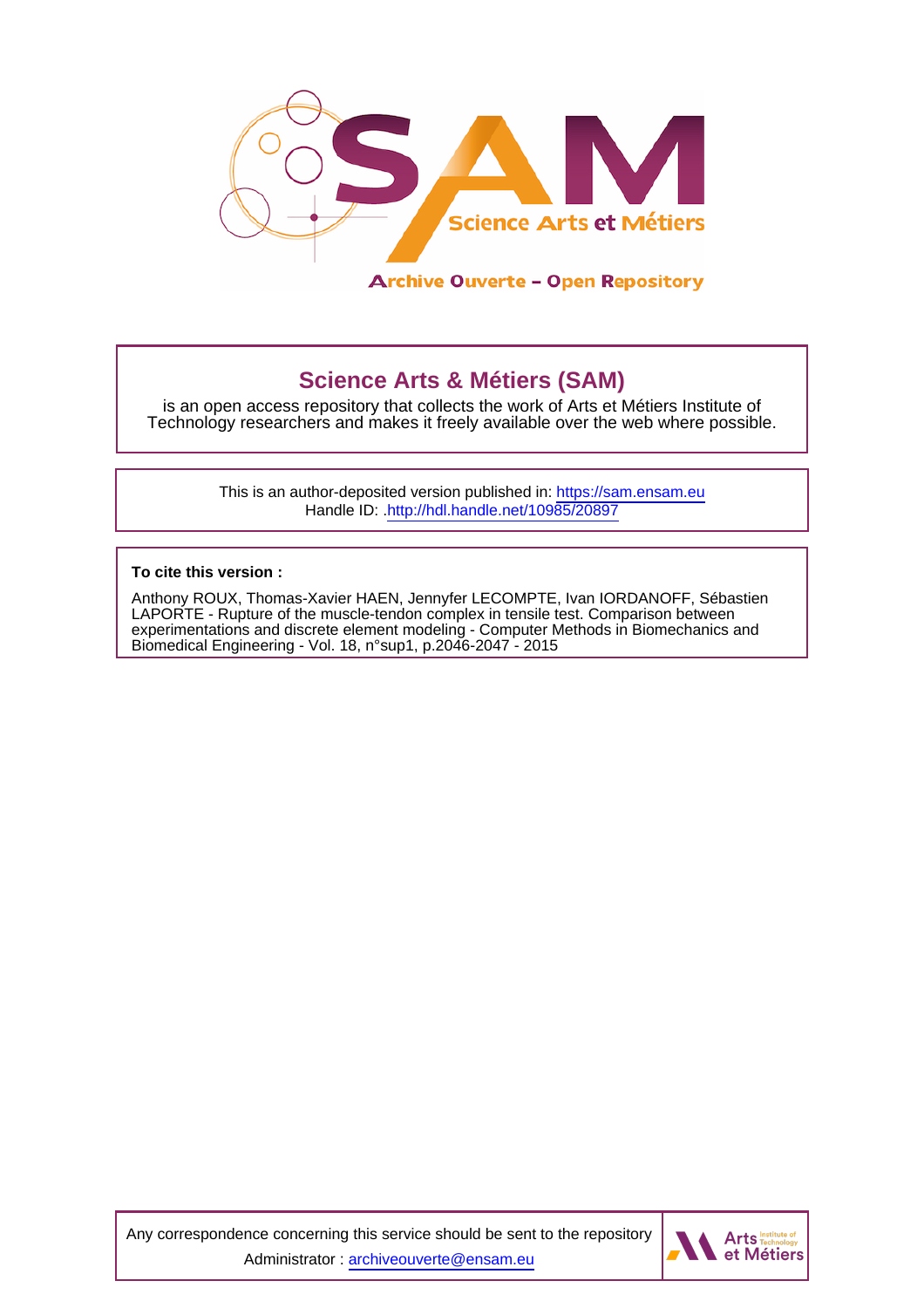# **Rupture of the muscle-tendon complex in tensile test. Comparison between experimentations and discrete element modeling**

A. Roux<sup>[a](#page-1-0)[,b](#page-1-1)</sup>, T.-X. Haen<sup>a</sup>, J. Lecompte<sup>a</sup>, I. lordanoff<sup>[b](#page-1-1)</sup> and S. Laporte<sup>a</sup>

<span id="page-1-1"></span><span id="page-1-0"></span>ªArts et Métiers ParisTech, Institut de Biomécanique Humaine Georges Charpak, LBM, 151 bd de l'Hôpital, Paris, France; ʰArts et Métiers ParisTech, I2M, Esplanade des Arts et Métiers, Talence, France

**KEYWORDS** Muscle-tendon complex; discrete element method; rupture

# **1. Introduction**

Tear of the muscle-tendon complex (MTC) is common sports-related injury. Muscles are more prone to tear during eccentric exercises when muscle contraction is combined with excessive stretching (Uchiyama et al. [2011](#page-2-0)). Following a tear of a muscle, functional impairment appeared as the result of altered MTC's mechanical properties. However, the mechanisms leading to such injury are still unclear as well as structures involved that could provide a rational basis for injury prevention and/or rehabilitation (Uchiyama et al. [2011](#page-2-0)). To better understand the MTC's tear, a model of the MTC's rupture behavior in tensile tests is created. The aim of this study was to compare this model with experimental findings, in order to validate our model.

### **2. Methods**

#### *2.1. Computational modeling*

The MTC's model was developed in discrete element method (DEM) (Roux et al. [2014](#page-2-1)) (Figure [1](#page-2-2)(a)) with GranOO software ([www.granoo.org](http://www.granoo.org), I2M, France). All MTC's components (muscle, tendon, epimysium, myo-tendinous junction (MTJ), and extra cellular matrix) are modeled with simple discrete elements linked with springs. Stiffness of each element was related to discrete elements' cross-sectional area, initial length of links, and corresponding elastic modulus. Fibers were built with spherical discrete elements linked with springs. The extra cellular matrix was computed using springs between fibers. Tendon's fibers were built with respect to muscle fibers architecture. The MTJ was represented by multi-links between tendon and muscle. Mechanical properties of MTC's components are addressed thanks to literature values. MTC is fixed on its lower extremity, and the upper extremity is subjected to a linear displacement until rupture. Rupture's criterion is an elongation criterion for all MTC's springs. Force/ displacement curves and discrete elements' stress are computed during the tensile test. Rupture localization is also studied.

# <span id="page-1-3"></span>*2.2. Experimental testing*

Twelve lower limbs of fresh frozen human cadavers (age = 84 ± 5 years, mean ± SD) are examined. *Achilles Tendons* and *Triceps surae muscles* are isolated, with their bone insertion for fixation in testing machine. A break strength testing at 2 mm/s is performed on the anatomical preparations. Same boundary conditions as DEM tensile tests are applied to experimental tests  $(Figure 1(b)).$ 

# **3. Results and discussion**

<span id="page-1-2"></span>The computed and experimental force/displacement curves display a classical hyper-elastic behavior until rupture. The numerical behavior is obtained with linear springs, and thanks to the MTC's structural effect. In MTC's DEM model, rupture is located in the MTJ with a delamination of muscle's fibers in this area. Stress concentration is located in the MTJ's area, and a high displacement of links between elements is imposed at the MTJ's level. Rupture is caused by delamination: fibers are broken one by one until complete deterioration of the MTJ (Figure  $2(a)$  and  $(b)$ ).

In experimental tests, rupture of {*Achilles Tendon* + *Triceps surae muscle*} occurs in 11 cases at the MTJ's level, and a tendon avulsion is observed in one case. Experimental and computed force/displacement relationships are in agreement. A first high delamination is observed; then a second rupture